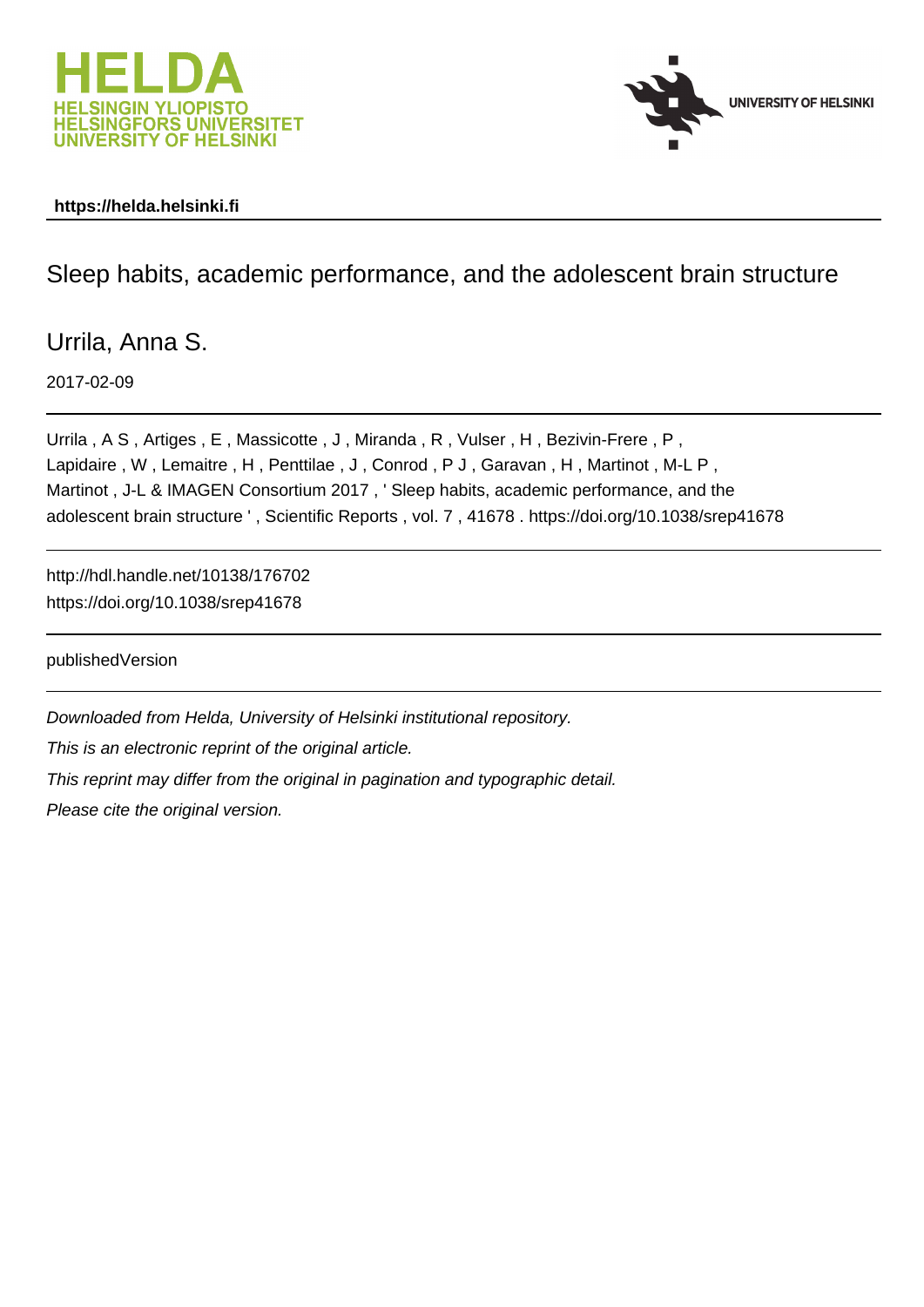# SCIENTIFIC REPERTS

Received: 29 April 2016 accepted: 28 December 2016 Published: 09 February 2017

## **Sleep habits, academic performance, OPENand the adolescent brain structure**

Anna S. Urrila<sup>1,2,3</sup>, Eric Artiges<sup>1,4</sup>, Jessica Massicotte<sup>1</sup>, Ruben Miranda<sup>1</sup>, Hélène Vulser<sup>1</sup>, **Pauline Bézivin-Frere<sup>1</sup>, Winok Lapidaire<sup>1</sup>, Hervé Lemaître<sup>1</sup>, Jani Penttilä<sup>1</sup>,<sup>5</sup>,**  Patricia J. Conrod<sup>6,7</sup>, Hugh Garavan<sup>8</sup>, Marie-Laure Paillère Martinot<sup>1,9</sup>, Jean-Luc Martinot<sup>1,10</sup> & **the IMAGEN consortium†**

**, Here we report the first and most robust evidence about how sleep habits are associated with regional brain grey matter volumes and school grade average in early adolescence. Shorter time in bed during weekdays, and later weekend sleeping hours correlate with smaller brain grey matter volumes in frontal, anterior cingulate, and precuneus cortex regions. Poor school grade average associates with later weekend bedtime and smaller grey matter volumes in medial brain regions. The medial prefrontal anterior cingulate cortex appears most tightly related to the adolescents' variations in sleep habits, as its volume correlates inversely with both weekend bedtime and wake up time, and also with poor school performance. These findings suggest that sleep habits, notably during the weekends, have an alarming link with both the structure of the adolescent brain and school performance, and thus highlight the need for informed interventions.**

Adolescents today sleep less and experience more daytime sleepiness symptoms as compared to previous generations<sup>1,2</sup>. During adolescence, sleep undergoes major changes: sleep duration and depth decrease, and sleep shifts towards evening hours. A tendency towards eveningness becomes evident during the adolescent years as a result of internal and external influences on brain mechanisms regulating sleep and circadian rhythm<sup>3</sup>. Staying up late combined with early morning awakenings for school easily lead to insufficient sleep and accumulation of sleep debt during the school week. Adolescents typically attempt to pay back their sleep debt during weekends, especially by sleeping in on weekend mornings<sup>4</sup>. Since the combination of delayed bedtimes and early school start times results in sleep debt for a large portion of the adolescent population, there is an ongoing public debate on how to arrange school starting times that would be suitable, applicable, and beneficial to adolescents' health<sup>5,6</sup>.

Evidence from both epidemiological and experimental sleep restriction studies suggests that insufficient and/ or late timing of sleep potentially has a large spectrum of negative effects on adolescents' academic success, health, and safety7 . Not surprisingly, both short sleep and late sleeping hours have been shown to correlate with poor school performance, possibly via a pathway involving reduced attention and increased daytime somnolence<sup>8-10</sup>. Cognitive processes supported by the networks associated with the prefrontal cortex, such as attention and executive functions, appear especially sensitive to sleep loss $^{11-12}$ .

Despite the detrimental effects of poor and inadequate sleep on adolescent academic success and health, evidence on the effects of long-term sleep habits on the developing adolescents' brain structure is still lacking. The only published study of brain grey matter volumes (GMVs) in relation to sleep habits was performed in a mixed

<sup>1</sup>Institut National de la Santé et de la Recherche Médicale, INSERM Unit 1000 "Neuroimaging & Psychiatry", University Paris Sud – University Paris Saclay, University Paris Descartes, 97 Bd de Port Royal, 75014, Paris, France. 2 National Institute for Health and Welfare, Department of Health, Unit of Mental Health, P.O. Box 30, 00271 Helsinki, Finland. 3University of Helsinki and Helsinki University Central Hospital, Department of Psychiatry/Adolescent Psychiatry, P.O. Box 803, 00029 HUS, Helsinki, Finland. 4Department of Psychiatry 91G16, 4 place du Général Leclerc, Orsay Hospital, GH Nord-Essonne, 91400 Orsay, France. 5Adolescent Psychiatry Department, Medical school, FI-33014 Tampere University, Finland. <sup>6</sup>Department of Psychiatry, Université de Montréal, CHU Ste Justine Hospital, 175 Chemin de la Côte-Sainte-Catherine, Montréal, QC H3T 1C4, Canada. <sup>7</sup>Department of Psychological Medicine and Psychiatry, Institute of Psychiatry, Psychology & Neuroscience, King's College, 16 De Crespigny Park, London SE5 8AF, United Kingdom. <sup>8</sup>Departments of Psychiatry and Psychology, 6436 UHC, University of Vermont. 1 South Prospect Street, Burlington, VT 05401, USA. <sup>9</sup>APHP, Adolescent Psychopathology and Medicine department, Maison de Solenn, Cochin Hospital, 97 Bd de Port Royal, 75014 Paris, France. <sup>10</sup>CENIR at ICM institute, Centre de Neuroimagerie de Recherche Bâtiment ICM, 47-83 boulevard de l'Hôpital, 75651 Paris Cedex 13,ss France. † A comprehensive list of consortium members appears at the end of the paper. Correspondence and requests for materials should be addressed to J.-L.M. (email: [jean-luc.martinot@inserm.fr](mailto:jean-luc.martinot@inserm.fr))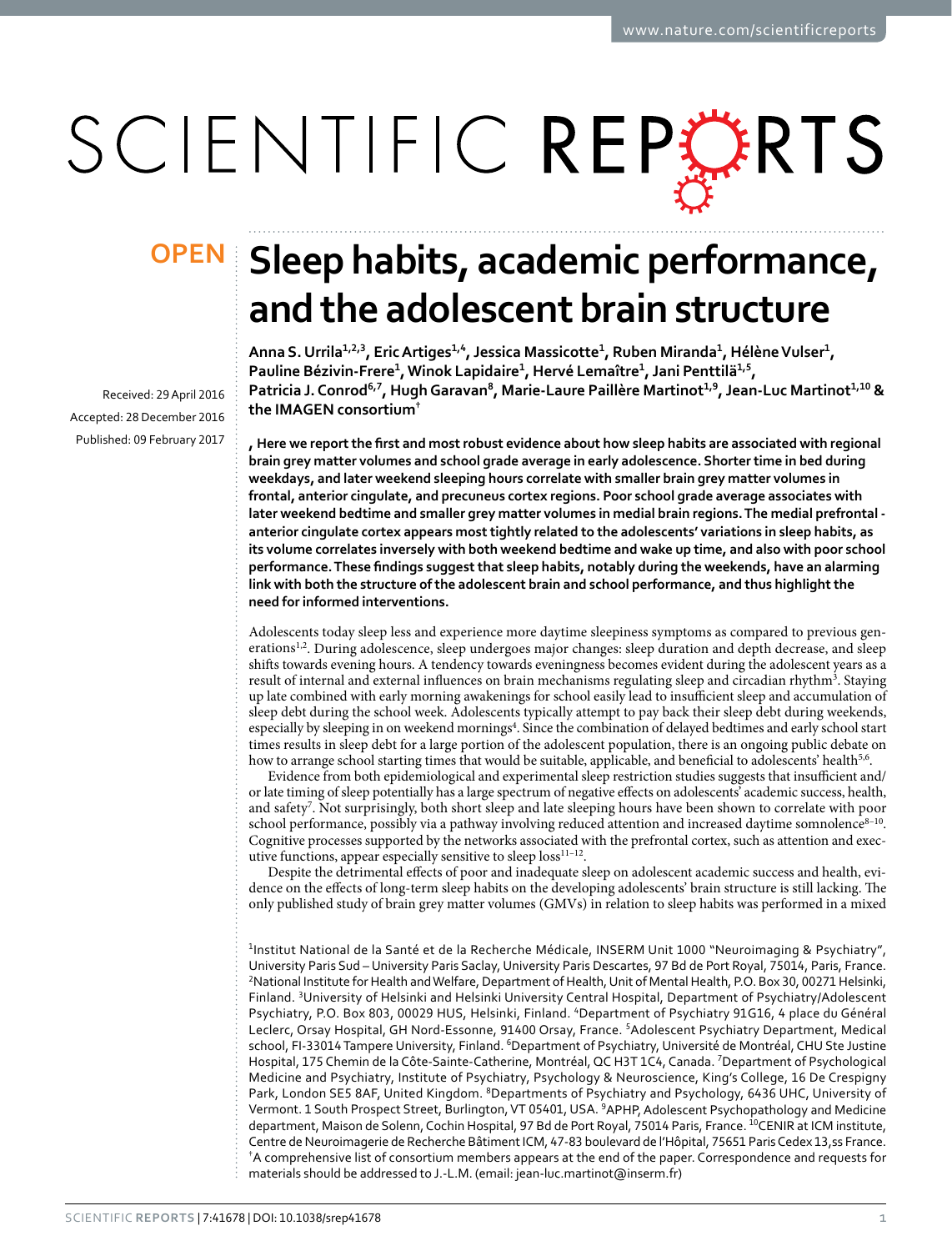| Variable             |                               | Mean (or $\%$ ) <sup>a</sup>                                                                                        | <b>SD</b> |
|----------------------|-------------------------------|---------------------------------------------------------------------------------------------------------------------|-----------|
|                      | Age                           | 14.4                                                                                                                | 0.5       |
| Demography           | Gender                        | $52.0\%$ (n = 92)<br>female                                                                                         |           |
|                      | <b>BMI</b>                    | 20.1<br>109.3<br>2.9<br>7:06<br>9:45<br>22:20<br>23:29<br>8.8<br>10.3<br>2.54<br>805.2<br>452.8<br>541.5<br>1799.49 | 2.7       |
|                      | IQ                            |                                                                                                                     | 9.0       |
|                      | <b>PDS</b><br>Wake up time WD |                                                                                                                     | 0.6       |
|                      |                               |                                                                                                                     | 0:23      |
| Sleep habits         | Wake up time WE               |                                                                                                                     | 1:09      |
|                      | Bed time WD                   |                                                                                                                     | 0:44      |
|                      | Bed time WE                   |                                                                                                                     | 1:05      |
|                      | Time in bed WD (h)            |                                                                                                                     | 0.8       |
|                      | Time in bed WE (h)            |                                                                                                                     | 1.2       |
| School performance   | Grade average                 |                                                                                                                     | 1.22      |
| Global brain volumes | <b>Total GMV</b>              |                                                                                                                     | 77.7      |
|                      | Total WMV                     |                                                                                                                     | 48.8      |
|                      | <b>Total CSF</b>              |                                                                                                                     | 95.6      |
|                      | Total volume                  |                                                                                                                     | 178.12    |

**Table 1. Characteristics and brain volumes in 177 community adolescents.** <sup>a</sup> % instead of mean is indicated for nominal variables when appropriate. BMI = body mass index; IQ = intelligence quotient; PDS = Pubertal Development Scale score;  $WD$  = weekday; WE = weekend; DAWBA = Development and Well-Being Assessment; GMV = grey matter volume; WMV = white matter volume; CSF = cerebrospinal fluid.

sample of children and adolescents. It showed that sleep duration during weekdays correlated with GMVs in bilateral hippocampal and right dorsolateral prefrontal cortex (DLPFC)13. Taking into account the radical changes in sleep structure, length, and timing during adolescent development, the need for studying a more homogeneous age group of adolescents appears evident. Furthermore, there are to date no reports on the associations between sleep timing and brain structure in this age group.

We examined the relationship between adolescents' sleep habits and brain grey matter volume in a homogeneous sample of 14–year-old adolescents ( $n= 177$ ) using magnetic resonance imaging (MRI) and voxel-based morphometry (VBM). The VBM approach gives a comprehensive assessment of anatomical volume differences throughout the brain without bias towards any specific region<sup>14</sup>. First, we hypothesized that shorter sleep, later bedtimes (indicating a tendency towards eveningness), and sleeping in on weekend mornings (indicating accumulation of sleep debt during the school week and recovery sleep during weekends) would be associated with smaller regional GMVs. Based on previous research<sup>13,15</sup>, we expected that the greatest changes in GMVs would be observed in the medial prefrontal and anterior cingulate cortex (ACC) as well as the hippocampus. Second, we hypothesized that sleep habits would correlate with school grade average, and, finally, that smaller GMVs correlating with sleep habits would be also associated with school grade average.

We found that, among adolescents, later weekend bedtimes correlated with smaller brain GMVs in frontal, anterior cingulate, and precuneus cortex regions. Later weekend bedtimes were associated with poorer school grade average, and both of these were further associated with small GMV in the medial PFC region. Shorter weekday time in bed correlated with smaller GMVs in frontal regions. These results highlight especially the possible adverse link of late timing of weekend sleep with the maturing adolescent brain and school performance.

#### **Results**

Details on the sample are presented in Table 1.

**Sleep habits and GMVs.** GMVs correlated with sleep habits in several cortical regions (Fig. 1, Table 2). Later wake up time on weekends correlated with smaller GMV in a cluster comprising the left frontal medial orbital cortex and the left ACC. Later bedtime on weekends correlated with smaller GMVs in three separate clusters located in (i) the right precuneus and paracentral lobule, (ii) the right middle/superior frontal gyrus, and (iii) the right frontal superior medial cortex and left ACC. Longer time in bed during weekdays correlated with larger GMV in a frontal cluster comprising the left superior and middle frontal gyrus. No other correlations between sleep habits and GMVs were observed.

**Sleep habits and school grade average.** The average bedtimes, wake-up times, and time in bed on weekdays and on weekends are presented in Table 1. Boys had on average later bedtimes on weekends than girls (mean bedtime on weekends boys 23:40± 1:08 vs. girls 23:18± 00:59; independent samples t-test *p*= 0.020, t= −2.354). No other statistically significant gender differences were noted in sleep habits.

In regression analyses controlling for gender ( $\beta = 0.570$ ), pubertal stage ( $\beta = -0.211$ ), and IQ ( $\beta = -0.061$ ), there was a relationship between poor school grade average and late weekend bedtimes (*p* = 0.00472; β = 0.211;  $t=2.863$ ). School grade average was not correlated with any other sleep habit.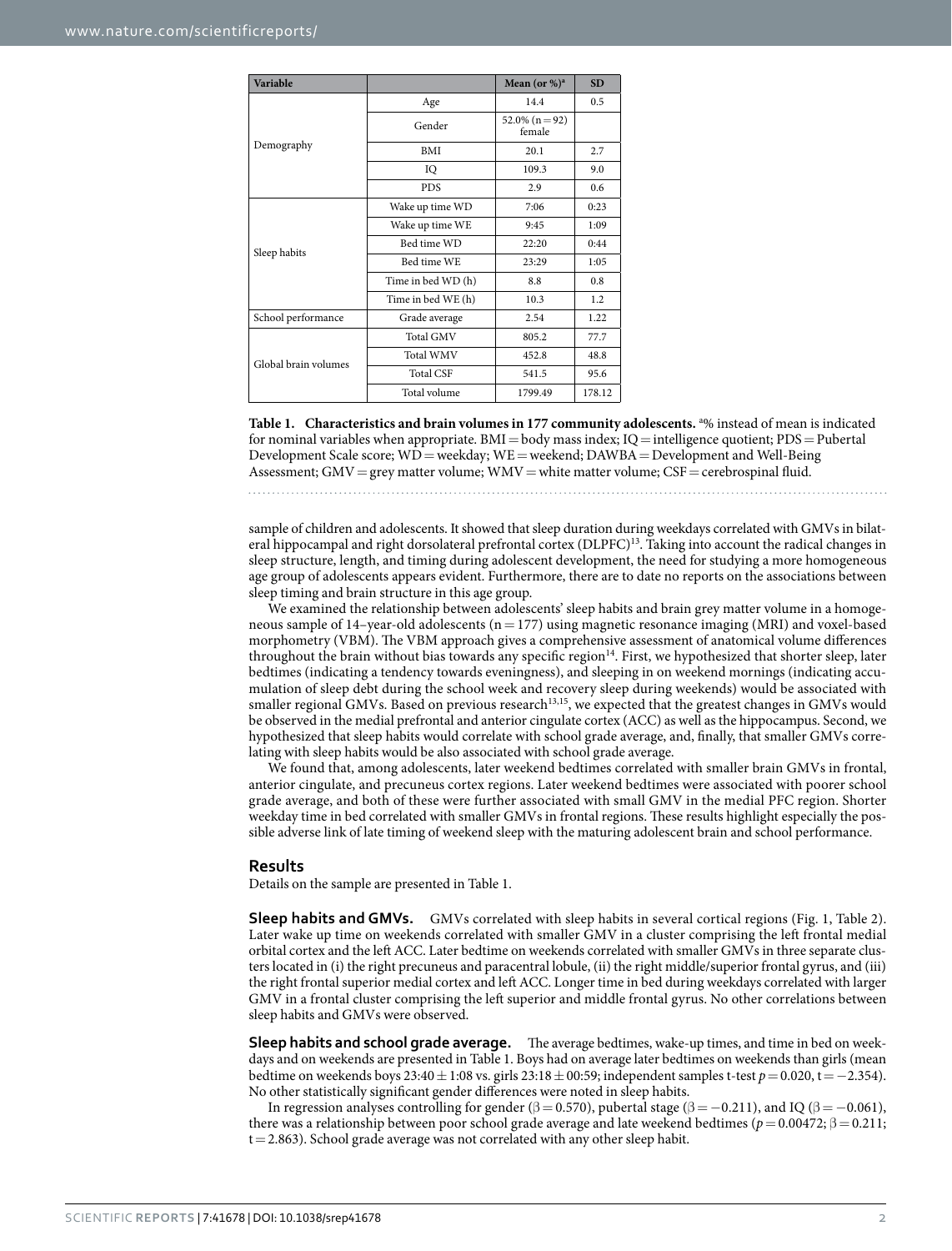

**Figure 1. Brain regions where grey matter volumes correlated with sleep habits.** Red colour and top right panel illustrate the DLPFC regions where GMV was correlated with time in bed on weekdays; light blue colour and bottom right panel illustrate the medial prefrontal and anterior cingulate regions where GMV correlated negatively with wake-up time on weekends; dark blue colour and bottom left panel illustrate the DLPFC, anterior cingulate and precuneus regions where GMV was negatively correlated with bedtime on weekends. All images are presented with height threshold  $p < 0.001$ , and FWE correction for multiple spatial comparisons across the whole brain (1200 voxels). The scatter plots are presented for the voxel of maximal statistical significance; the solid line represents the linear regression line. GMV is expressed in arbitrary units. BA=Brodmann area.

**School grade average and GMV correlates.** Based on the six voxel-wise correlation analyses between sleep habits and GMV, three *region*-*of interest* masks were identified for the following variables: (1) wake-up time during weekends (including areas of the left frontal medial orbital cortex and the left ACC); (2) bedtime during weekends (including areas of the right precuneus and paracentral lobule, the right middle and superior frontal gyrus, the right frontal superior medial cortex, and the left ACC); and (3) time in bed during weekdays (including areas of the left middle and superior frontal gyrus).

School grade average correlated with GMV within two of the three applied *region*-*of*-*interest* masks in medial brain regions: (i) within the weekend wake-up time *region*-*of*-*interest* mask, in a cluster of the bilateral anterior cingulate cortex extending to the bilateral frontal superior medial cortices, and (ii) within the weekend bedtime *region*-*of*-*interest* mask, in three clusters located in the left paracentral lobule and middle cingulate, the left anterior cingulate, and the right anterior cingulate cortex (Table 3). No statistically significant correlations between school grade average and GMV were found within the weekday time in bed *region*-*of*-*interest* mask.

Causal mediation analyses showed that weekend bedtime explained a significant fraction of the relationship between GMV and school performance (Table 4). Weekend bedtime mediated the relationship between the GMVs within two of the three *regions*-*of*-*interest* and school grade average. Weekend bedtime accounted for 43.8% (p< 0.001) of the total effect between GMV in the frontal superior medial cortex and ACC, and school performance. Also, it accounted for 33.7% ( $p=0.03$ ) of the total effect between GMV in the precuneus and paracentral lobule, and school performance. No mediation effect was found in any of the other mediation analyses performed.

#### **Discussion**

Shorter weekday sleep and later weekend sleep habits associated with smaller brain regional GMV among 14-year-old community adolescents. The medial prefrontal cortex (PFC) GMV correlated both with bedtime and wake-up times during weekends, and it was also associated with school grade average. These findings implicate that the medial PFC, especially the anterior cingulate cortex, might be the brain region that is most sensitive to individual differences in sleep habits during adolescence.

Weekend bedtimes, weekend wake-up times, and weekday time in bed, which likely represent three separate but partly overlapping domains of sleep (as denoted in Supplementary Table S1), had differential correlations with brain regional GMV. While weekday time in bed describes the habitual sleep amount, weekend bedtime reflects a tendency towards eveningness, and weekend wake-up time possibly reflects recovery sleep due to accumulation of sleep debt during the week3,4. Herein, wake-up time and bedtime during weekdays and time in bed during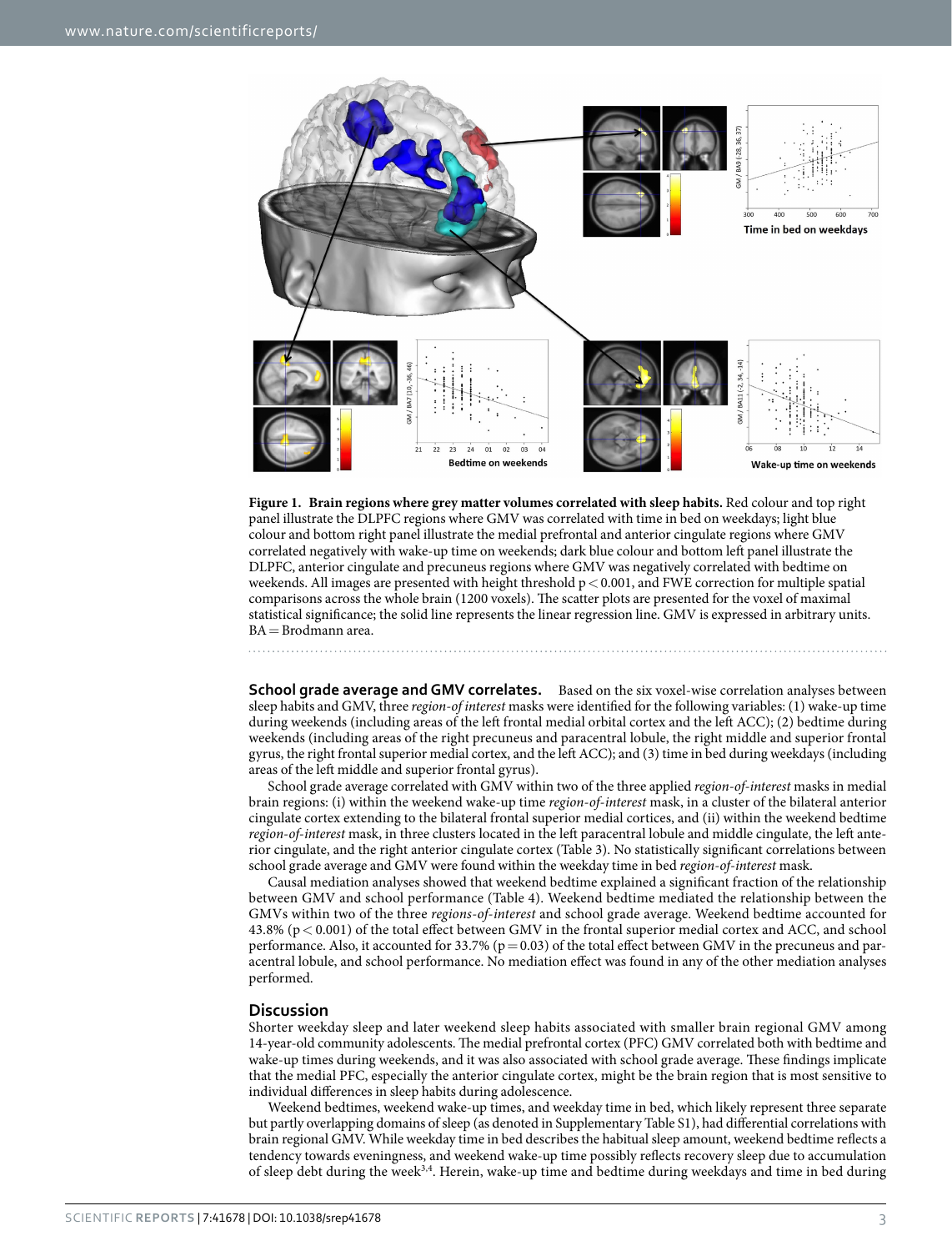|                              | <b>Cluster</b> |         | Peak voxel |                        |       |                |                |        |      |
|------------------------------|----------------|---------|------------|------------------------|-------|----------------|----------------|--------|------|
|                              |                |         |            | <b>MNI</b> coordinates |       |                |                |        |      |
| <b>Brain region</b>          | <b>BA</b>      | $\bf k$ | p          | $\mathbf{x}$           | y     | 7.             | p <sup>a</sup> |        | t    |
| Time in bed during weekdays  |                |         |            |                        |       |                |                |        |      |
| Superior frontal gyrus L     | 9              | 1222    | 0.049      | $-28$                  | 36    | 37             | 3.41E-05       |        | 4.08 |
| Middle frontal gyrus L       | 8              |         |            | $-39$                  | 30    | 46             | 5.04E-05       |        | 3.98 |
| Wake up time during weekends |                |         |            |                        |       |                |                |        |      |
| Frontal medial orbital L     | 11             | 5163    | 5.68E-05   | $-2$                   | 34    | $-14$          | 1.35E-06       | $\ast$ | 4.85 |
| Anterior cingulate L         | 32             |         |            | $-2$                   | 50    | $\overline{4}$ | 1.84E-06       | $\ast$ | 4.78 |
| Bedtime during weekends      |                |         |            |                        |       |                |                |        |      |
| Precuneus R                  | $\overline{7}$ | 3068    | 0.0014     | 10                     | $-36$ | 46             | 7.86E-09       | $\ast$ | 5.94 |
| Paracentral lobule L         | 5              |         |            | $-12$                  | $-33$ | 52             | 7.31E-06       |        | 4.46 |
| Middle frontal gyrus R       | 9/10           | 2220    | 0.0062     | 33                     | 27    | 33             | 5.23E-07       | $\ast$ | 5.06 |
| Superior frontal gyrus R     | 8              |         |            | 38                     | 30    | 49             | 1.15E-04       |        | 3.76 |
| Frontal superior medial R    | 10             | 3219    | 0.0011     | 14                     | 56    | 10             | 5.24E-07       | $\ast$ | 5.06 |
| Anterior cingulate L         | 32/24          |         |            | $-3$                   | 44    | $-5$           | 6.88E-05       |        | 3.90 |

**Table 2. Regional correlations between sleep habits and grey matter volumes in community adolescents.** BA = Brodmann Area; k = cluster size, expressed in number of voxels; MNI = Montreal neurological Institute coordinates in millimeters;  $R = right$ ;  $L = left$ . MNI coordinates are given for the voxel of maximal statistical significance. Correlations are negative for wake up time and bedtime during weekends, and positive for time in bedduring weekdays. <sup>a</sup>Height threshold  $p < 0.001$ ; cluster extent threshold  $p < 0.05$  FWE corrected (k > 1200 voxels). \*Height threshold p<0.05 Family Wise Error (FWE) corrected.

|                                               |           |         | <b>Cluster</b> | Peak voxel             |       |              |                |      |
|-----------------------------------------------|-----------|---------|----------------|------------------------|-------|--------------|----------------|------|
|                                               |           |         |                | <b>MNI</b> coordinates |       |              |                |      |
| <b>Brain region</b>                           | <b>BA</b> | $\bf k$ | p              | X                      | y     | $\mathbf{z}$ | p <sup>a</sup> |      |
| region-of-interest mask: wake up time weekend |           |         |                |                        |       |              |                |      |
| Anterior cingulate L                          | 32        | 739     | 0.0004         | $-10$                  | 46    | 10           | 1.34E-05       | 4.32 |
| Frontal superior medial L                     | 32        |         |                | $-3$                   | 27    | 36           | 1.41E-04       | 3.74 |
| Anterior cingulate L                          | 24        |         |                | $-2$                   | 33    | $\Omega$     | 2.03E-04       | 3.54 |
| Anterior cingulate R                          | 32        |         |                | $\overline{4}$         | 39    | $-2$         | 2.29E-04       | 3.50 |
| Frontal superior medial R                     | 10        |         |                | $\overline{c}$         | 52    | 15           | 4.71E-04       | 3.27 |
| region-of-interest mask: bedtime weekend      |           |         |                |                        |       |              |                |      |
| Mid Cingulate L/Paracentral lobule            | 31        | 183     | 0.011          | $-12$                  | $-30$ | 51           | 4.18E-05       | 4.03 |
| Mid Cingulate R                               | 31        |         |                | 4                      | $-27$ | 46           | 5.33E-05       | 3.97 |
| Anterior cingulate L                          | 32        | 122     | 0.016          | $-4$                   | 45    | $\mathbf{3}$ | $6.63E-0.5$    | 3.91 |
| Anterior cingulate L                          | 24        |         |                | $-2$                   | 33    | $\Omega$     | 2.03E-04       | 3.62 |
| Anterior cingulate R                          | 32        | 7       | 0.042          | 6                      | 39    | $-2$         | 1.80E-04       | 3.62 |

**Table 3. Regional negative correlations between school grade average and grey matter volumes in**  community adolescents. <sup>a</sup> Height threshold p < 0.05 FWE corrected for multiple comparisons, extent threshold  $p < 0.05$  FWE corrected. BA = Brodmann Area; k = number of voxels; MNI = Montreal neurological Institute coordinates in millimeters;  $R = right$ ;  $L = left$ . MNI coordinates are given for the voxel of maximal statistical significance.

weekends were not correlated with brain GMV, which is likely explained by the fact that school starting times dictate sleeping times, particularly wake-up times, during weekdays. Thus, inter-individual differences in sleep timing become more evident on weekends with a free schedule, while sleep curtailment occurs most commonly during weekdays<sup>3,4</sup>.

The most significant results were indeed related to timing of sleep during weekends: the later the adolescents slept during weekends, the smaller were their GMVs in a large cluster centered in the medial orbitofrontal cortex (OFC) and the anterior cingulate cortex (ACC). These medial PFC regions have been previously implicated in sleep pathologies<sup>16–19</sup>. Moreover, these regions have been observed in healthy adults to correlate positively with habitual 'sleep credit' (sleeping in excess of sleep need)<sup>20</sup> and negatively with subjective sleepiness<sup>21</sup>. Our data adds to converging evidence that GMV of the ACC and medial OFC are related to sleep habits.

The PFC is among the latest maturing brain regions, with changes seen until the second decade of life<sup>22</sup>, which potentially makes it vulnerable to the effects of sleep habits during adolescence. At the age of 14 years, the peak GMV has already passed in frontal areas, and brain maturation is reflected in GMV reduction<sup>23</sup>. The medial PFC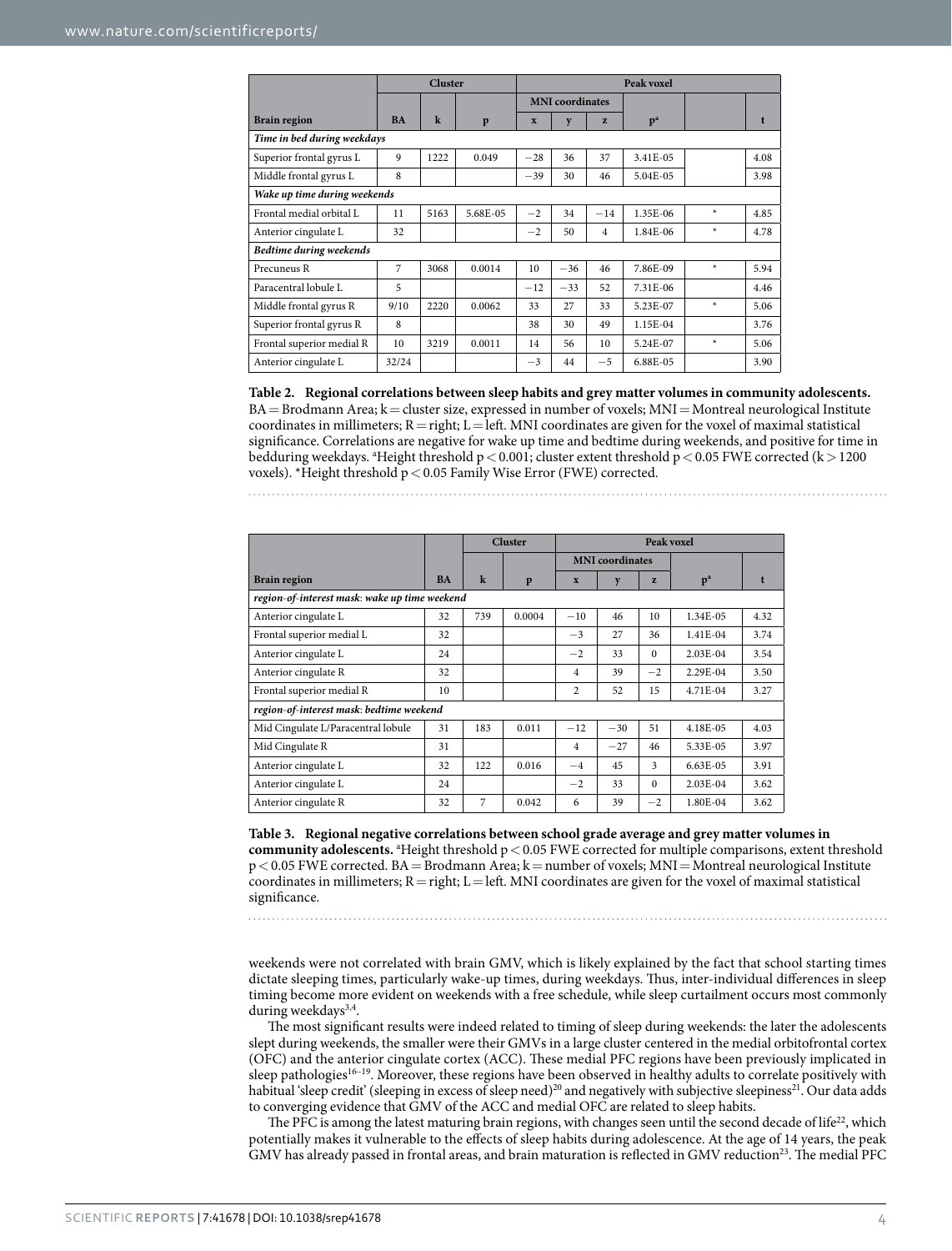| <b>Effect type</b>                                   | <b>Point estimate</b> | 95% CI             | p-value |  |  |  |  |  |
|------------------------------------------------------|-----------------------|--------------------|---------|--|--|--|--|--|
| Precuneus/paracentral cluster (BA 7/BA 5)            |                       |                    |         |  |  |  |  |  |
| <b>Mediation effect</b>                              | $-1.429$              | $[-2.948; -0.163]$ | 0.03    |  |  |  |  |  |
| (GMV – bedtime – school performance)                 |                       |                    |         |  |  |  |  |  |
| Direct effect                                        | $-2.765$              | $[-5.825; 0.322]$  | 0.08    |  |  |  |  |  |
| (GMV – school performance)                           |                       |                    |         |  |  |  |  |  |
| <b>Total effect</b>                                  | $-4.194$              | $[-7.052; -1.340]$ | < 0.001 |  |  |  |  |  |
| Proportion of total effect via mediation             | 0.337                 | [0.030; 1.158]     | 0.04    |  |  |  |  |  |
| Frontal superior medial and ACC cluster (BA10/BA 32) |                       |                    |         |  |  |  |  |  |
| <b>Mediation effect</b>                              | $-2.339$              | $[-4.807; -0.562]$ | < 0.001 |  |  |  |  |  |
| (GMV - bedtime - school performance)                 |                       |                    |         |  |  |  |  |  |
| Direct effect                                        | $-2.851$              | $[-7.764; 1.978]$  | 0.28    |  |  |  |  |  |
| (GMV - school performance)                           |                       |                    |         |  |  |  |  |  |
| <b>Total effect</b>                                  | $-5.190$              | $[-9.821; -0.884]$ | 0.02    |  |  |  |  |  |
| Proportion of total effect via mediation             | 0.438                 | [0.075; 2.191]     | 0.02    |  |  |  |  |  |

**Table 4. Causal mediation analyses on the relationship between the GMVs and school grade average with bedtime during weekends as mediator.** GMV=Grey matter volume; BA=Brodmann Area; 95% CI=95% confidence interval of the point estimate.

is involved in cognitive and emotional control, and selective attention<sup>24</sup>, and its function has been shown to be impaired during sleep deprivation<sup>15</sup>.

Later bedtime during weekends was additionally associated with widespread GMV reductions in the right middle, medial, and superior frontal cortex, and in the precuneus. Sleep slow wave activity, an electrophysiological measure of 'deep' sleep or sleep homeostasis, has been shown to be closely correlated with GM thickness in most of these brain regions in children and adolescents<sup>25</sup>. Herein, the middle and superior frontal gyri GMV correlated negatively with both weekend bedtime and weekday time in bed. They are part of the dorsolateral prefrontal cortex (DLPFC)<sup>26</sup>, thus extending previous findings linking DLPFC structure and function with sleep<sup>13</sup>, sleep loss<sup>27</sup>, and sleep pathologies<sup>19</sup>. The precuneus is an epicenter of the default mode network<sup>28</sup>. Its activity, similarly to the activity of the ACC, is highly variable during the healthy sleep-wake cycle: high during wakefulness and low during slow-wave sleep<sup>29</sup>. A reduction in precuneus GMV has been observed in insomnia patients<sup>17</sup>, but our study is the first to demonstrate an association between GMV of the precuneus and sleep habits in healthy individuals, using a whole brain VBM approach.

Poorer school grades associated with smaller GMV in the medial frontal areas. This is the first report to show that both sleep habits and school grades are linked to brain GM morphometry of the medial PFC in adolescents. Interestingly, these regions are epicenters for functions such as multitasking<sup>30</sup> and self-related mental representations28 that might be at stake in adolescents' academic achievements. Although the direction of the mediation analyses (i.e. that weekend bedtime mediated the relation between GMV and school performance) was not exactly as we initially hypothesized (that GMVs would mediate the effect of sleep habits on school performance), the results of the mediation analyses altogether suggest that late weekend bedtime might draw a deleterious relation between GMV and school grades. Based on our data it remains speculative how much e.g. modifying bedtimes could affect school performance. Further intervention studies are required to answer these questions.

Contrary to our expectations and previous findings<sup>13</sup>, we did not see a correlation of sleep habits with hippocampal GMV. This discrepancy may be attributed to methodological differences, notably the region-of-interest approach used in the study by Taki *et al.*13 as compared to the present whole-brain statistical parametric mapping approach, and the fact that maturation of the hippocampus follows a differential trajectory than the neocortex. Further, contrary to the volume of the neocortex, hippocampal volumes might even increase over the course of adolescence<sup>31</sup>. The hippocampus region might therefore be more vulnerable to sleep habits at a different phase of development than the neocortex, which could partly explain the differential findings between the present homogeneous age group of adolescents (age range 13.4–15.5 years) and the earlier study including a mixed sample of children and adolescents aged 5–18 years13. Finally, in the present VBM study we used a conservative extent threshold (1200 voxels), which may have precluded the detection in small brain structures. Indeed, in supplementary analyses with a more liberal threshold (p< 0.001 uncorrected; extent threshold at 50 voxels uncorrected), we found a correlation between smaller bilateral hippocampal volumes and later weekend bedtimes as well as shorter weekday time in bed (see Supplementary Figures S1 and S2). These correlations were, however, statistically much weaker than the neocortical findings.

The major strength of the current study is the sample with a narrow age range recruited from the general population. Additionally, the variability in pubertal developmental stage within the sample was taken into account by including the adolescents' PDS scores as a confounding covariate in the statistical models. Thus the effects of age/ pubertal status on our results were minimized. Moreover, the bedtimes and wake up times in our sample are in line with those previously reported in larger-scale epidemiologic studies on adolescent sleep habits $^4$ .

Although our sample included also a small proportion of individuals with probable psychiatric disorders, the main results were not accounted for by the presence of psychiatric morbidities among the participants (see Supplementary Table S2), implicating an independent role for sleep habits.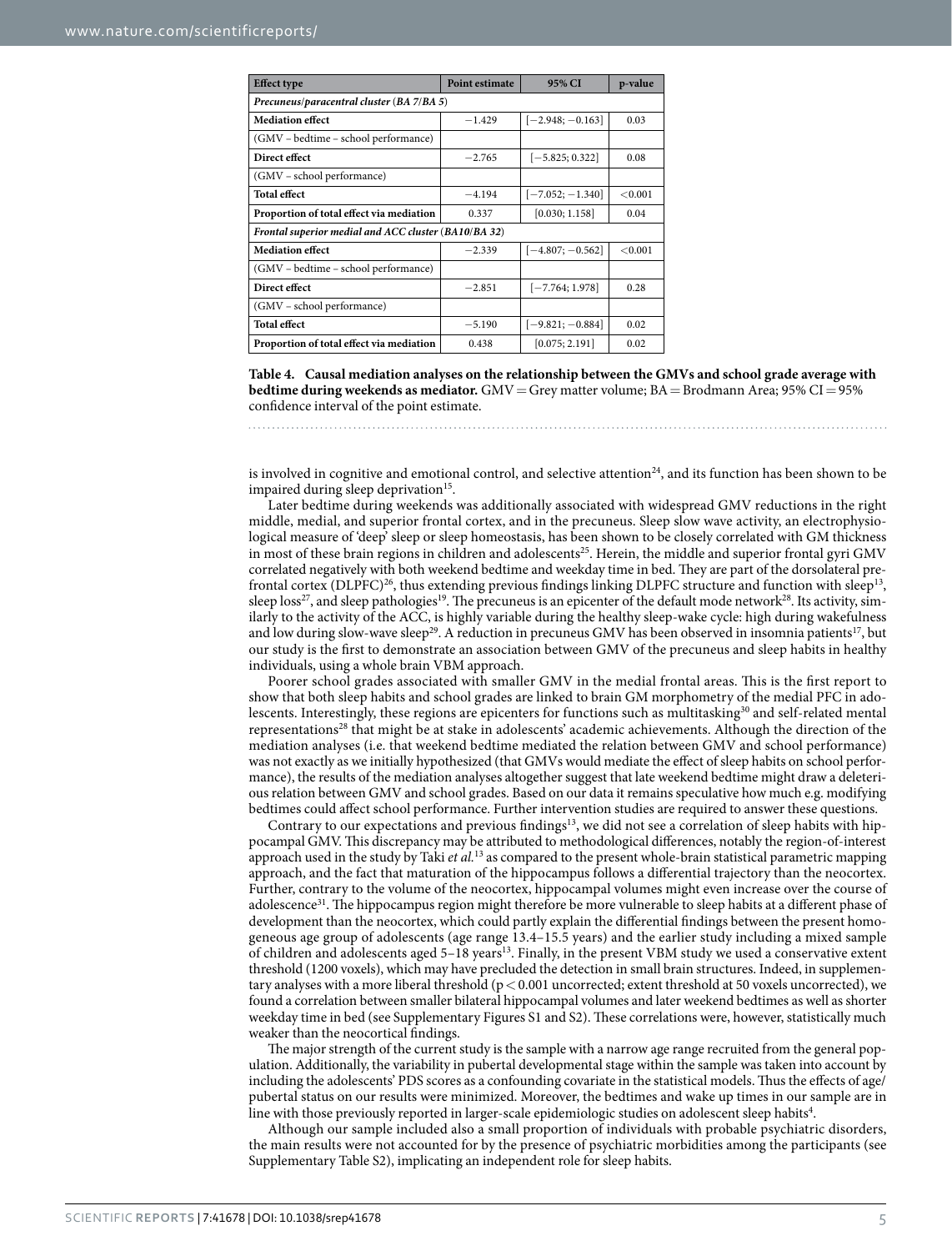Limitations include the lack of objective measures of sleep and the cross-sectional design. Since no objective assessment of sleep was performed, the design does not allow any inferences on the more exact neurobiological mechanisms underlying the relationship between sleep habits and brain grey matter volumes.

Cross-sectional data cannot test for causal relationships between variables, i.e. whether poor sleep habits are causing or caused by regional GMV loss. The cross-sectional design of the study also precludes inferences related to brain maturation. Longitudinal approaches are needed to address whether the GMV changes are in fact harmful or helpful for the individuals in the long run. During adolescent years the normative course of development is towards a decrease in both GMVs and sleep duration, and towards delayed sleep timing: the more mature the adolescent is, the less  $\text{GMV(s)}$  he is expected to have<sup>3,23</sup>. The sample we studied was particularly homogeneous in terms of age, and, furthermore, pubertal developmental stage was controlled in the analyses. On a cautious note, we would not expect that the findings would reflect a positive maturational change, but rather a deviation in maturation, i.e. a GMV decrease beyond the average levels. The link between smaller GMV and poorer school performance would also favor the idea of the changes to be rather maladaptive than developmentally favorable. The literature on sleep pathologies in adult patients would also support the second alternative.

Finally, the determinants of adolescents' sleep habits involve biological, behavioural, psychosocial, and cultural factors that are difficult to disentangle, and may interfere with brain maturation. Demonstrating the role of these factors was beyond our objectives.

In conclusion, the present report highlights an alarming association between the variations in sleep habits, adolescent regional GMV, and school grade average. Irrespective of the causal underpinnings of this relationship, the findings support that paying attention to sleep habits during this period of maturation might be a precautionary principle. We would encourage all parental, societal, and educational support for adolescents to ensure maintenance of a healthy sleep-wake rhythm. Especially, avoiding late bedtimes during weekends would seem important in order to make the most out of the brain's developmental potential and to ensure optimal academic success.

#### **Methods**

**Participants.** A total of 265 adolescents were recruited based on their age from the general population from 9th and 10th grade students in schools near Paris, France, via flyers and school visits. Exclusion criteria included severe medical somatic conditions, any history of head injuries, and any contraindications for MRI. These adolescents participated in a larger European multi-site longitudinal study of adolescent development<sup>32</sup>. Only the French adolescents were assessed for their sleep characteristics and were thus eligible for the study. For the purpose of this study, we excluded all participants who dropped out before the MRI scan, participants with missing sleep data, or whose brain images did not pass quality control, or with marked alcohol consumption (Alcohol Use Disorders Identification Test (AUDIT) total score  $>$  7), resulting in the exclusion of 88 adolescents. Here, we thus present data from the remaining 177 adolescents.

The study protocol was approved by the Ethics Committee of Paris CPP IDF-VII and the study was conducted in accordance with the Declaration of Helsinki. Written informed assent and consent were obtained from all the participants and their parents, respectively.

The participants were assessed for psychiatric symptoms with the Development and Well-Being Assessment (DAWBA) (), a self-administered computer-based diagnostic questionnaire consisting of open and closed questions<sup>33</sup>. Other assessments included the Pubertal Development Scale (PDS) questionnaire<sup>34</sup>, and the Wechsler Intelligence Scale for Children-Fourth Edition (WISC-IV)<sup>35</sup>. According to DAWBA, the majority of the adolescents were free of any clinically significant psychiatric symptoms, while  $n=28$  (15.8%) adolescents in total were rated as having a probable DSM-IV psychiatric diagnosis. Although some participants expressed psychiatric symptoms, none of them was using psychotropic medication or mental health consultation at the time of the study, and all participants were attending school regularly.

Supplementary analyses on the regional correlations between sleep habits and GMVs were also performed in a subsample of 149 adolescents without any probable psychiatric diagnosis (Supplementary Table S2).

*Assessment of sleep.* Sleep habits were assessed by asking the adolescents their habitual bedtimes and wake-up times during weekdays and weekends separately. The exact questions were "Average time of going to bed on weekdays"; "Average time of waking up during the week"; "Average time of going to bed during the weekend"; "Average time of waking up during the weekend" (original questions in French: "Heure moyenne de coucher la semaine, Heure moyenne de lever la semaine; Heure moyenne de coucher le week-end; Heure moyenne de lever le week-end"). The questions did not concern a specific retrospective time range but the adolescents were asked to report their usual sleeping habits. Time in bed was calculated based on the bedtimes and wake-up times reported by the participants separately for weekdays and weekends. The sleep assessments were performed on the same day as the MRI.

**Assessment of school grade average.** The participants reported their school grade average of the last term as part of the European School Survey Project on Alcohol and Drugs (ESPAD)36 by answering the question "Which of the following best describes your average grade in the end of the last term"? with an 8-point scale ranging from A (93–100) to C- (70–72). (See Supplementary Table S3 for details).

**MRI data acquisition and preprocessing.** All adolescents underwent MRI examination with a Siemens Trio 3 Tesla scanner at the Neurospin Centre (France). High-resolution structural T1-weighted images were obtained using a standardized 3D T1-weighted magnetization prepared rapid acquisition echo (MPRAGE) sequence based on the ADNI protocol ([http://adni.loni.usc.edu/methods/mri-analysis/mri-acquisition/\)](http://adni.loni.usc.edu/methods/mri-analysis/mri-acquisition/) with the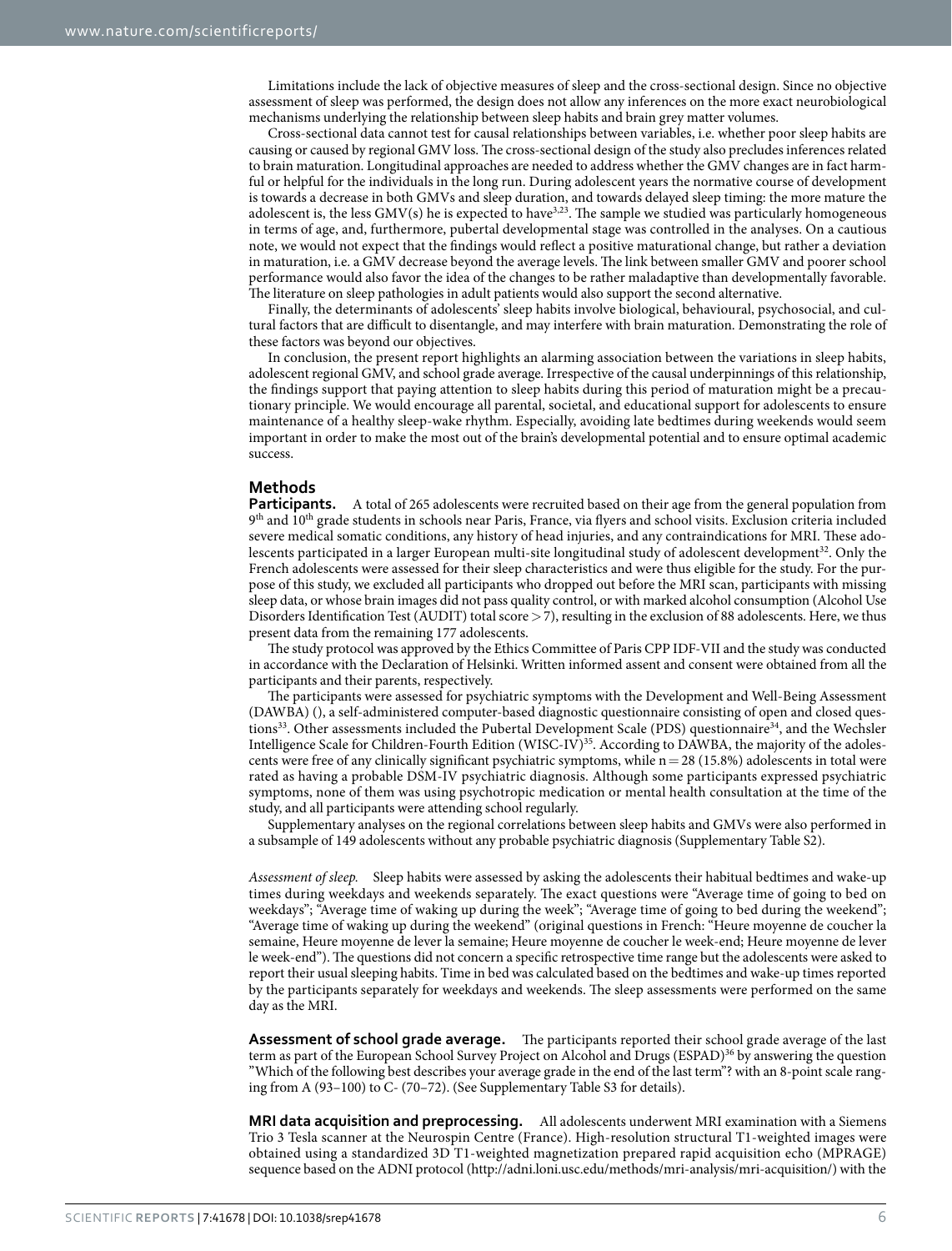following acquisition parameters: repetition time = 2300 ms: echo time = 2.8 ms, flip angle =  $8^\circ$ ; 256  $\times$  256  $\times$  170 matrix,  $1.1 \times 1.1 \times 1.1$  mm voxel size). Images were preprocessed with Statistical Parametric Mapping 8 software (SPM8) using Voxel-Based Morphometry (VBM)7 . The T1-weighted images were segmented and normalized using customized Tissue Probability Maps. The normalized, segmented and modulated grey matter (GM) images were smoothed using a 10-mm full-width at half-maximum (FWHM) Gaussian kernel. Head size was measured by the Volume Scaling Factor (VSF), which is based on the affine transformation performed during spatial normalization ([https://surfer.nmr.mgh.harvard.edu/fswiki/eTIV\)](https://surfer.nmr.mgh.harvard.edu/fswiki/eTIV).

**Statistical analysis.** The demographic, sleep and school performance variables were analysed with the IBM SPSS Statistics Version 22. Regression analyses using the general linear model (GLM) method were conducted to assess whether sleep habits were associated with school grade average. These analyses were controlled for pubertal stage (PDS) and gender. Bonferroni-corrected p-values of <0.0083 were considered as statistically significant.

The correlations between sleep habits - bedtime, wake up time, and time in bed, separately on weekdays and weekends - and GMVs, were examined in the *whole brain* using multiple regression models in SPM8. For each of the six correlation analyses, we used one sleep habit as covariate of interest, and gender, PDS and VSF as confounding covariates. Significant clusters of GMVs were identified using a height threshold of  $p < 0.001$ , with family-wise error (FWE) correction for multiple spatial comparisons at the cluster level across the whole brain  $(p<0.05$ , spatial extent 1200 voxels) under non-stationarity assumption<sup>37</sup>. Afterwards, analyses were conducted in order to determine whether the regions where GMVs correlated with sleep habits did also relate with school grade average. These analyses were conducted within 3 *region*-*of*-*interest masks* obtained from significant correlation analyses between sleep habits and GMVs. Correlation analyses between the school grade average and GMV within the *region*-*of*-*interest* masks were conducted with a height threshold set at p< 0.05 FWE corrected for multiple comparisons.

Causal mediation analyses were conducted to determine whether, in the *regions*-*of*-*interest* that were found to correlate with sleep habits, (1) sleep habits could mediate the relation between the GMVs and school grade average, or (2) GMVs could mediate the relation between the sleep habits and school grade average. Causal mediation analyses were performed with algorithms devised by Imai *et al.*38. School grade average was entered as dependent factor and (1) GMVs and (2) sleep habits (wake up time and bedtime during weekends) as independent factor. (1) Sleep habits and (2) GMVs were entered as mediator variable. Gender, PDS and VSF were entered as confounding variables. The mediator models were fit with the general linear model and output objects were bootstrapped 5000 times with replacement using a parametric mediational analysis. In causal mediation analyses, a significant mediating effect was defined as a 95% confidence interval that does not include zero.

#### **References**

- 1. Matricciani, L., Olds, T. & Petkov, J. In search of lost sleep: secular trends in the sleep time of school-aged children and adolescents. *Sleep Med*. *Rev*. **16,** 203–211 (2012).
- 2. Kronholm, E. *et al.* Trends in self-reported sleep problems, tiredness, and related school performance among Finnish adolescents from 1984 to 2011. *J*. *Sleep Res*. **24,** 3–10 (2015).
- 3. Hagenauer, M. H., Perryman, J. I., Lee, T. M. & Carskadon, M. A. Adolescent changes in the homeostatic and circadian regulation of sleep. *Dev*. *Neurosci*. **31,** 276–284 (2009).
- 4. Gradisar, M., Gardner, G. & Dohnt, H. Recent worldwide sleep patterns and problems during adolescence: a review and metaanalysis of age, region, and sleep. *Sleep Med*. **12,** 110–118 (2011).
- 5. Wheaton, A. G., Ferro, G. A. & Croft, J. B. School start times for middle school and high school students United States, 2011–12 school year. *MMWR*. *Morb*. *Mortal Wkly*. *Rep*. **64,** 809–13 (2015).
- 6. Minges, K. E. & Redeker, N. S. Delayed school start times and adolescent sleep: A systematic review of the experimental evidence. *Sleep Med. Rev*. **28,** 82–91 (2016).
- 7. Owens, J., Adolescent Sleep Working Group. Committee on Adolescence. Insufficient sleep in adolescents and young adults: an update on causes and consequences. *Pediatrics* **134,** e921–32 (2014).
- 8. Merikanto, I., Lahti, T., Puusniekka, R. & Partonen, T. Late bedtimes weaken school performance and predispose adolescents to health hazards. *Sleep Med*. **14,** 1105–11 (2013).
- 9. Perez-Lloret, S. *et al.* A multi-step pathway connecting short sleep duration to daytime somnolence, reduced attention, and poor academic performance: an exploratory cross-sectional study in teenagers. *J*. *Clin*. *Sleep Med*. **9,** 469–73 (2013).
- 10. Hysing, M., Harvey, A. G., Linton, S. J., Askeland, K. G. & Sivertsen, B. Sleep and academic performance in later adolescence: results from a large population-based study. *J*. *Sleep Res*., doi: 10.1111/jsr.12373 (2016).
- 11. Horne, J. A. Human sleep, sleep loss and behaviour. implications for the prefrontal cortex and psychiatric disorder. *Br*. *J*. *Psychiatry* **162,** 413–419 (1993).
- 12. Nilsson, J. P. *et al.* Less effective executive functioning after one night's sleep deprivation. *J*. *Sleep*. *Res*. **14,** 1–6 (2005).
- 13. Taki, Y. *et al.* Sleep duration during weekdays affects hippocampal gray matter volume in healthy children. *Neuroimage* **60,** 471–475 (2012).
- 14. Ashburner, J. & Friston, K. J. Voxel-based morphometry–the methods. *Neuroimage* **11,** 805–821 (2000).
- 15. Ma, N., Dinges, D. F., Basner, M. & Rao, H. How acute total sleep loss affects the attending brain: A meta-analysis of neuroimaging studies. *Sleep* **38,** 233–240 (2015).
- 16. Joo, E. Y. *et al.* Reduced brain gray matter concentration in patients with obstructive sleep apnea syndrome. *Sleep* **33,** 235–241  $(2010)$
- 17. Altena, E., Vrenken, H., Van Der Werf, Y. D., van den Heuvel, O. A. & Van Someren, E. J. Reduced orbitofrontal and parietal gray matter in chronic insomnia: a voxel-based morphometric study. *Biol*. *Psychiatry* **67,** 182–185 (2010).
- 18. Scherfler, C. White and gray matter abnormalities in narcolepsy with cataplexy. *Sleep* **35,** 345–351 (2012).
- 19. Joo, E. Y. *et al.* Brain gray matter deficits in patients with chronic primary insomnia. *Sleep* **36,** 999–1007 (2013).
- 20. Weber, M. *et al.* Habitual 'sleep credit' is associated with greater grey matter volume of the medial prefrontal cortex, higher emotional intelligence and better mental health. *J*. *Sleep Res*. **22,** 527–534 (2013).
- 21. Killgore, W. D., Schwab, Z. J., Kipman, M., DelDonno, S. R. & Weber, M. Voxel-based morphometric gray matter correlates of daytime sleepiness. *Neurosci*. *Lett*. **518,** 10–13 (2012).
- 22. Gogtay, N. *et al.* Dynamic mapping of human cortical development during childhood through early adulthood. *Proc*. *Natl*. *Acad*. *Sci*. *USA* **101,** 8174–8179 (2004).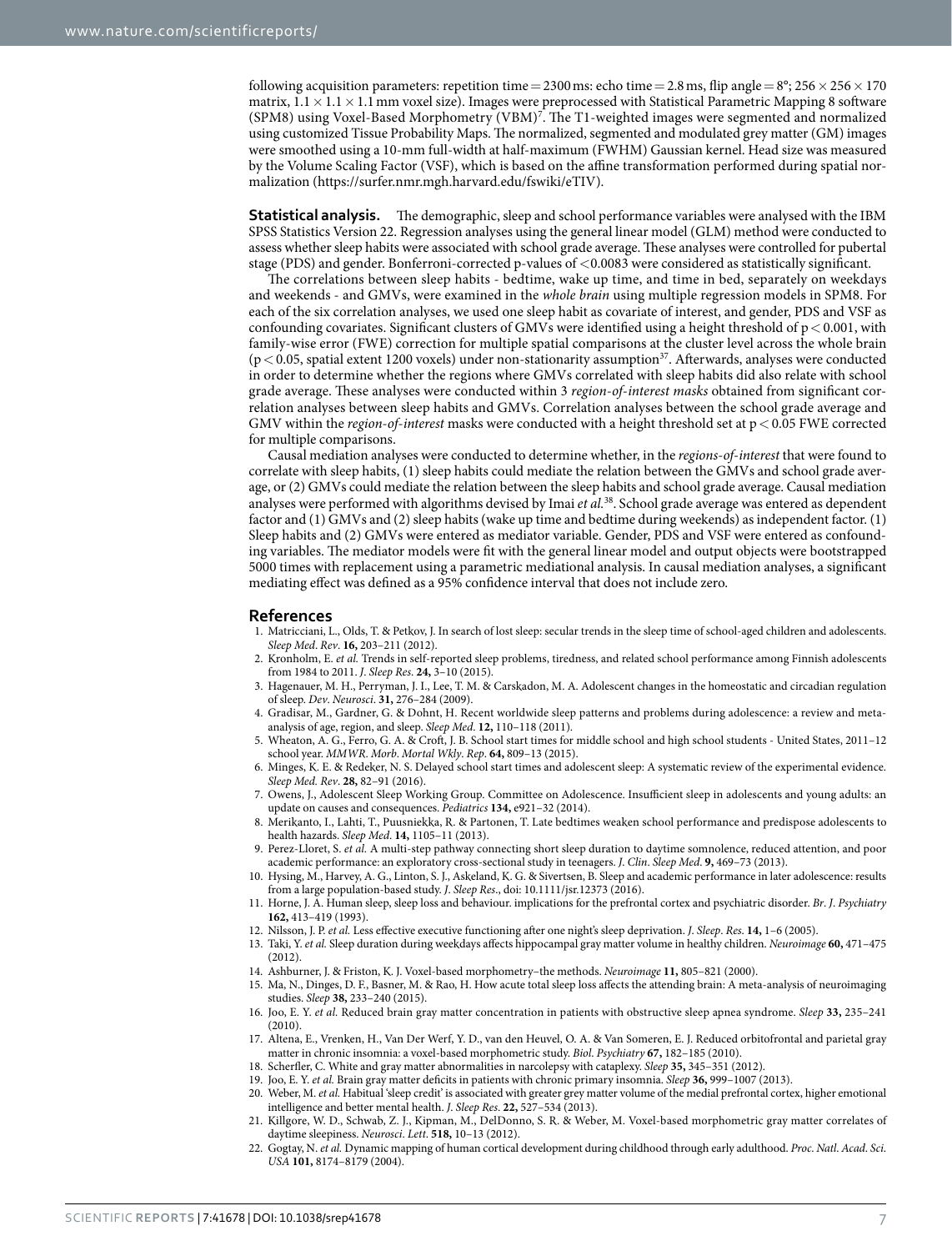- 23. Giedd, J. N. *et al.* Anatomical brain magnetic resonance imaging of typically developing children and adolescents. *J. Am. Acad. Child Adolesc. Psychiatry* **48,** 465–470 (2009).
- 24. Bush, G., Luu, P. & Posner, M. I. Cognitive and emotional influences in anterior cingulate cortex. *Trends Cogn*. *Sci*. **4,** 215–222  $(2000)$
- 25. Buchmann, A. *et al.* EEG sleep slow-wave activity as a mirror of cortical maturation. *Cerebral Cortex* **21,** 607–615 (2011).
- 26. Cieslik, E. C. *et al.* Is there "one" DLPFC in cognitive action control? Evidence for heterogeneity from co-activation-based parcellation. *Cerebral Cortex* **23,** 2677–2689 (2013).
- 27. Thomas, M. *et al.* Neural basis of alertness and cognitive performance impairments during sleepiness. I. Effects of 24 h of sleep deprivation on waking human regional brain activity. *J*. *Sleep Res*. **9,** 335–352 (2000).
- 28. Cavanna, A. E. & Trimble, M. R. The precuneus: a review of its functional anatomy and behavioural correlates. *Brain* **129,** 564–583 (2006).
- 29. Dang-Vu, T. T. *et al.* Functional neuroimaging insights into the physiology of human sleep. *Sleep* **33,** 1589–1603 (2010).
- 30. Roca, M. *et al.* The role of Area 10 (BA10) in human multitasking and social cognition. *Neuropsychologia* **49,** 3525–3231 (2011).
- 31. Ostby, Y. *et al.* Heterogeneity in subcortical brain development: A structural magnetic resonance imaging study of brain maturation from 8 to 30 years. *J*. *Neurosci*. **29,** 11772–11782 (2009).
- 32. Schumann, G. *et al.* The IMAGEN study: reinforcement-related behaviour in normal brain function and psychopathology. *Mol Psychiatry* **15,** 1128–1139 (2010).
- 33. Goodman, R., Ford, T., Richards, H., Gatward, R. & Meltzer, H. The Development and Well-Being Assessment: description and initial validation of an integrated assessment of child and adolescent psychopathology. *J*. *Child Psychol*. *Psychiatry* **41,** 645–655  $(2000)$
- 34. Petersen, A. C., Crockett, L., Richards, M. & Boxer, A. A self-report measure of pubertal status: Reliability, validity, and initial norms. *J*. *Youth Adolesc*. **17,** 117–133 (1988).
- 35. Wechsler, D. WISC-IV. Technical and Interpretive Manual. San Antonio, TX: The Psychological Association (2003).
- 36. Andersson, B., Bjarnason, T., Kokkevi, A., Morgan, M. & Narusk, A. The 1995 ESPAD report: Alcohol and other drug use among students in 26 European countries. *Swedish Council for Information on Alcohol and Other Drugs; Stockholm*. (1997).
- 37. Nichols, T. E. Combining voxel intensity and cluster extent with permutation test framework. *Neuroimage* **23,** 54–63 (2004).
- 38. Imai, K., Keele, L. & Tingley, D. A general approach to causal mediation analysis. *Psychol Methods*. **15,** 309–334 (2010)

#### **Acknowledgements**

Prof. Mauri Marttunen is thanked for his help and support and for providing the facilities to conduct the research at the National Institute for Health and Welfare. This work received financial support from: the Academy of Finland (grant number 276612 to ASU); the Emil Aaltonen Foundation; the European Union-funded FP6 Integrated Project IMAGEN (LSHM-CT- 2007–037286), the French funding agency ANR (ANR-12- SAMA-0004), The Eranet – Neuron grant (project AF12-NEUR0008-01 - WM2NA), the Fondation de France, the Fondation pour la Recherche Médicale, the Mission Interministérielle de Lutte-contre-les-Drogues-et-les-Conduites-Addictives (MILDT), an IDEX Paris Saclay PhD-grant 2012 to Dr. Hélène Vulser, and an INSERM - APHP 2010 interface grant to Dr. Marie-Laure Paillère Martinot. The sponsors of the study had no role in study design, data collection, data analysis, data interpretation, writing of the report, or decision to submit the paper for publication. The corresponding author had full access to all the data in the study and had final responsibility for the decision to submit for publication.

#### **Author Contributions**

J.L.M., A.S.U., E.A., M.L.P.M., J.M. and the IMAGEN consortium designed the study. J.L.M., E.A., J.M., R.M., J.P., H.V., P.B., P.C., H.G., M.L.P.M., participated in data collection (design or acquistion) and quality control. A.S.U., E.A., J.M., H.L., H.V., R.M., W.L., undertook or advised on the data analysis. A.S.U., J.L.M., E.A., M.L.P.M., wrote the manuscript. All authors contributed to the subsequent drafts and approved the final version.

#### **Additional Information**

**Supplementary information** accompanies this paper at <http://www.nature.com/srep>

**Competing financial interests:** The authors declare no competing financial interests.

**How to cite this article:** Urrila, A. S. *et al.* Sleep habits, academic performance, and the adolescent brain structure. *Sci. Rep.* **7**, 41678; doi: 10.1038/srep41678 (2017).

**Publisher's note:** Springer Nature remains neutral with regard to jurisdictional claims in published maps and institutional affiliations.

This work is licensed under a Creative Commons Attribution 4.0 International License. The images  $\left($ cc or other third party material in this article are included in the article's Creative Commons license, unless indicated otherwise in the credit line; if the material is not included under the Creative Commons license, users will need to obtain permission from the license holder to reproduce the material. To view a copy of this license, visit<http://creativecommons.org/licenses/by/4.0/>

© The Author(s) 2017